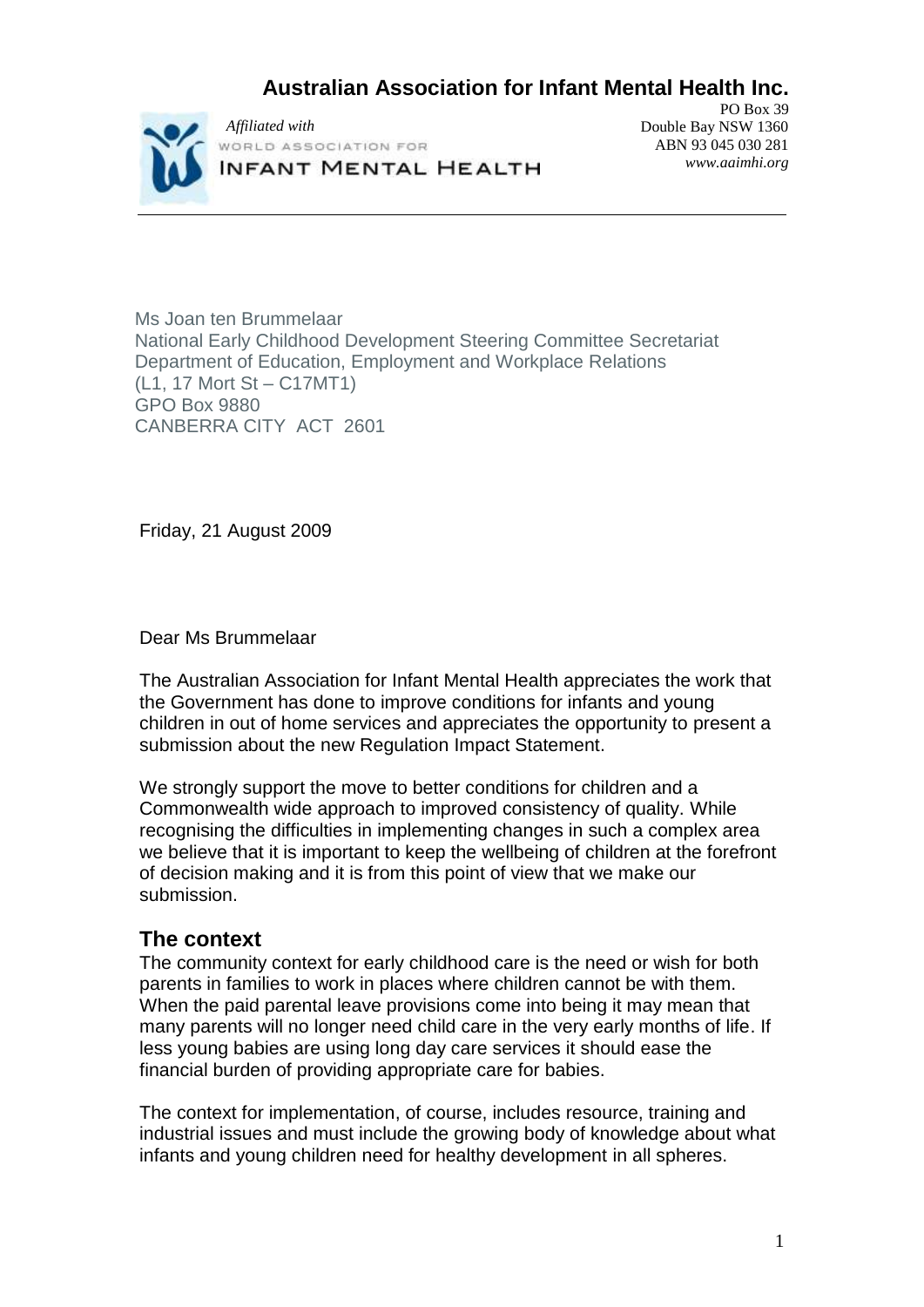Therefore we believe that the implementation of regulations to ensure this are crucial to the wellbeing of Australian children and families.

### **What the research says Research about what infants and young children need**

Secure attachment relationships are one of the most important foundations for future development and is totally dependent on appropriate relationships. US National Institute of Child Health and Development (NICHD) data shows that the quality of care-giving is the strongest predictor of the pattern of attachment to the care-giver<sup>1</sup>.

In order to develop secure attachments infants require care that typically has the following  $2$ :

- care givers who are predictable, sensitive and responsive to infant signals.
- caregivers who provide provide an interesting but non-intrusive environments related to babies' needs.
- caregivers who understand babies' cure and responses and who encourage reciprocal interactions
- caregivers who understand can deliver relationship based caretaking.
- caregivers who follow the infant's lead in establishing and developing caregiving routines.

Current research also suggests that reflective capacity in the parent or caregiver i.e. the ability of the carer to hold the baby and his mental states in mind, "to understand behaviour in the light of both the baby's and their own mental states and intentions" plays a crucial role in the development of secure attachments<sup>3</sup>.

## Brain development

"The neural systems responsible for mediating our cognitive, emotional, social and physiological functioning develop in childhood and, therefore, childhood experiences play a major role in shaping the functional capacity of these systems. When the necessary experiences are not provided at the optimal times, these neural systems do not develop in optimal ways"<sup>4</sup>. Dr Bruce Perry a world leader in study of child trauma emphasises the importance of responsive care and touch for babies, and the fact that the younger the child the more impact experiences have on the developing brain.

 $\overline{a}$ <sup>1</sup> Friedman, S.L & Boyle D.E (2008) "Attachment in US children experiencing non-maternal care in the early 1990s" in Attachment & Human Development, 10(3), 225-261

National Network for Child Care - NNCC. Riley, D. (1993). Helping to form a secure attachment. In Todd, C.M. (Ed.), \**Day care center connections*\*, 2(5), pp. 3-4. Urbana-Champaign, IL: University of Illinois Cooperative Extension Service

<sup>&</sup>lt;sup>3</sup> Slade, Arietta (2005) "Parental reflective functioning: an introduction" in Attachment and

Human Development, 7(3): pp 269-281<br><sup>4</sup> Perry, Bruce (2002) "Childhood Experience and the Expression of Genetic Potential: What Childhood Neglect Tells Us About Nature and Nurture" in Brain and Mind **3:** 79–100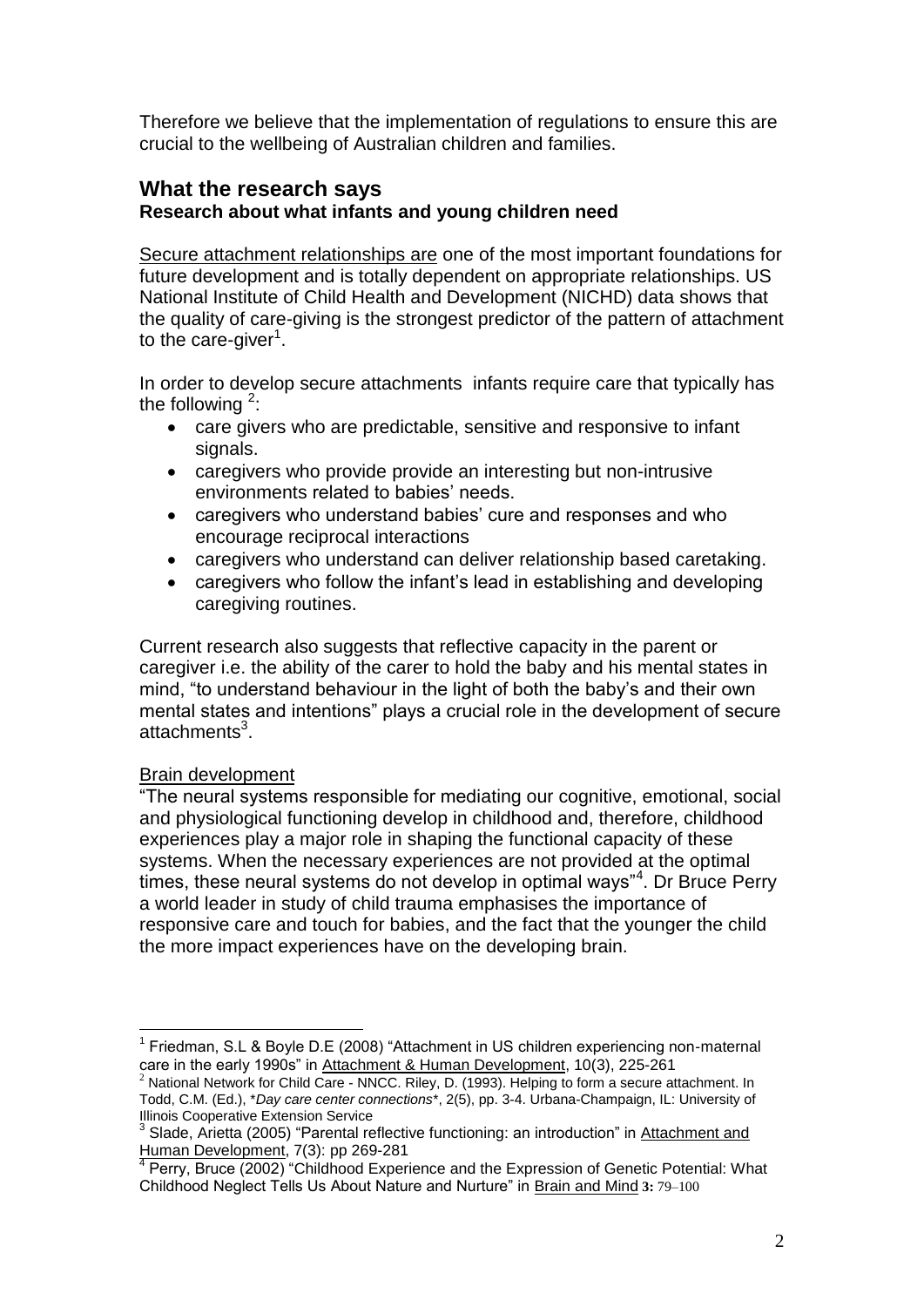#### **Research about children in long day care**

While research into the impact of long day care on children is continually growing, long term evidence is sparse and much of the research is unclear because of differences in research and contextual factors. Longitudinal Australian research is particularly lacking and differences between care standards as well as cultural differences in different countries affect extrapolation from other research.

However, because the care of infants is so important to their future development as well as present wellbeing, and because they are unable to advocate for themselves, it is essential that the care regulations and practices use the best available evidence to provide the environments and relationships they need, while we continue to research conditions and outcomes for Australian children. We would like to emphasise that the younger the child the more important it is that we get the best possible care conditions for them because the younger the child, and especially infants and pre-verbal children, the greater the impact of positive or negative experiences.

The following points come from international research into effects of long day care on infants and young children. Our comments in italics.

"In the day care setting several studies have demonstrated that it is …. the frequency of positive care-giving that was related to more secure attachment relationships"<sup>5</sup>. Higher frequencies of positive care giving is associated with more secure attachments.

#### *Higher frequencies of positive care giving require low staff child ratios and warm and affectionate care giving.*

Recent studies of the concentrations of the stress hormone, cortisol, in young children in long day care show that the stress hormone in infants and toddlers in child care rises throughout the day compared with children who remain at home, even in high quality care for infants and toddlers. The research also showed that children were less stressed during times such as nap times when they did not have to interact with other children. $6$  The long term effects, if any, of continually raised stress hormones in child care are only starting to be studied. However one very recently published paper has found associations between time in long day care and cortisol levels in adolescence related to antisocial behaviour<sup>7</sup>. In view of this it seems wise to take actions to reduce, as far as possible, stress for children in long day care. Some preliminary cortisol studies have taken place in Australia, but not yet with children under three years of age. What this research does show is that quality of care,

 $\overline{a}$ 

 $<sup>5</sup>$  Australian Association for Infant Mental Health (2009) AAIMHI Research Paper on childcare,</sup> Unpublished paper.

 $6$  Watamura, Sarah et al. (2003) "Morning to afternoon increases in cortisol concentrations for infants and toddlers at child care: age differences and behavioural correlates: in Child Development, 74(4) pp 1006-1020

 $\sqrt{7}$  Roisman, Glenn et al (2009) "Early family and child-care antecedents of awakening cortisol levels in adolescence" in Child Development, 80 (3)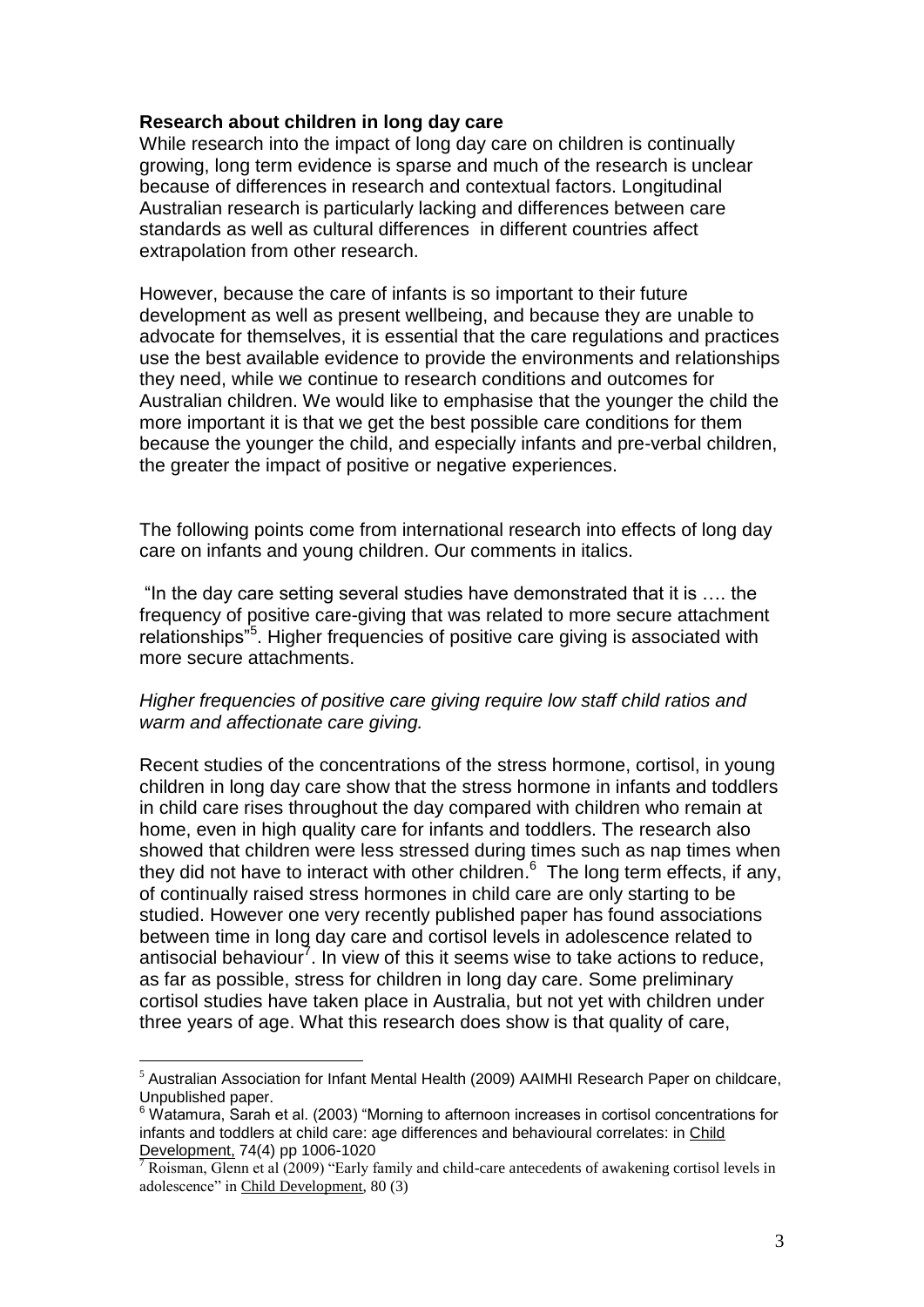based in positive, responsive relationships is related to lower stress levels in older children.<sup>8</sup>

*This research highlights the importance of warm, responsive relationships only possible with low staff child ratios, staff who are able to like and be warm to the children they care for and who have appropriate training to help them understand the childrens' needs. It also points to the need for smaller group sizes so that there are less other children to have to relate to (also potentially related to cortisol levels), as well as more chance of adult support and nurture.*

Other studies in Australia and internationally have shown that higher quality care is positively related to child behaviour and characteristics (Langlois et al).<sup>9</sup> This paper notes that different children show different responses to long day care and that children with emotional regulatory and sensory processing difficulties may experience child care as challenging, whereas children without these difficulties may experience child care as enriching.

*Again this highlights the need for staff training, low staff child ratios and group sizes and staff sensitivity to be able to respond to differing child needs.*

## **Response to the Regulation Impact Statement**

In response to the Regulation Impact Statement the Australian Association for Infant Mental Health would like to make the following points in our submission. Our submission relates to children under three years of age, when care giving environments have the greatest impact on children's development and well being.

- In view of the above research it is clear that changes in regulations need to be made because the current regulations are not good enough for children in terms of staff child ratios, group size and staff qualifications and qualities.
- We would also urge that changes be made now, not by 2015 or 2020 because children are in long day care now, and will be in all those intervening years. If it is not right for future children, it is not right for today's children.
- We recommend mandatory staff child ratios of 1:3 for babies under one year of age, with an optimal ratio of 1:2. It is not possible for one staff member to give 3 babies the quality of responsive care and interaction they need throughout the day. One year olds should have a staff child ratio of 1:4. These ratios should be for teaching/caring staff working with the children, not all staff on the premises.
- It is important to provide infants and toddlers in the child care setting with a primary caregiver with whom they can develop a secure attachment relationship and who can be with them for the first three years of their child care experience. There should also be a small

 $\overline{a}$ 

 $^8$  Sims, M., Guilfoyle, A., & Parry, T. (2005). What cortisol levels tell us about quality in childcare centres. Australian Journal of Early Childhood*, 30*(2), 29 - 39.

<sup>&</sup>lt;sup>9</sup> Langlois, Judith and Liben, Lynn (2003) Child Care Research: an editorial perspective Child Development 74(4)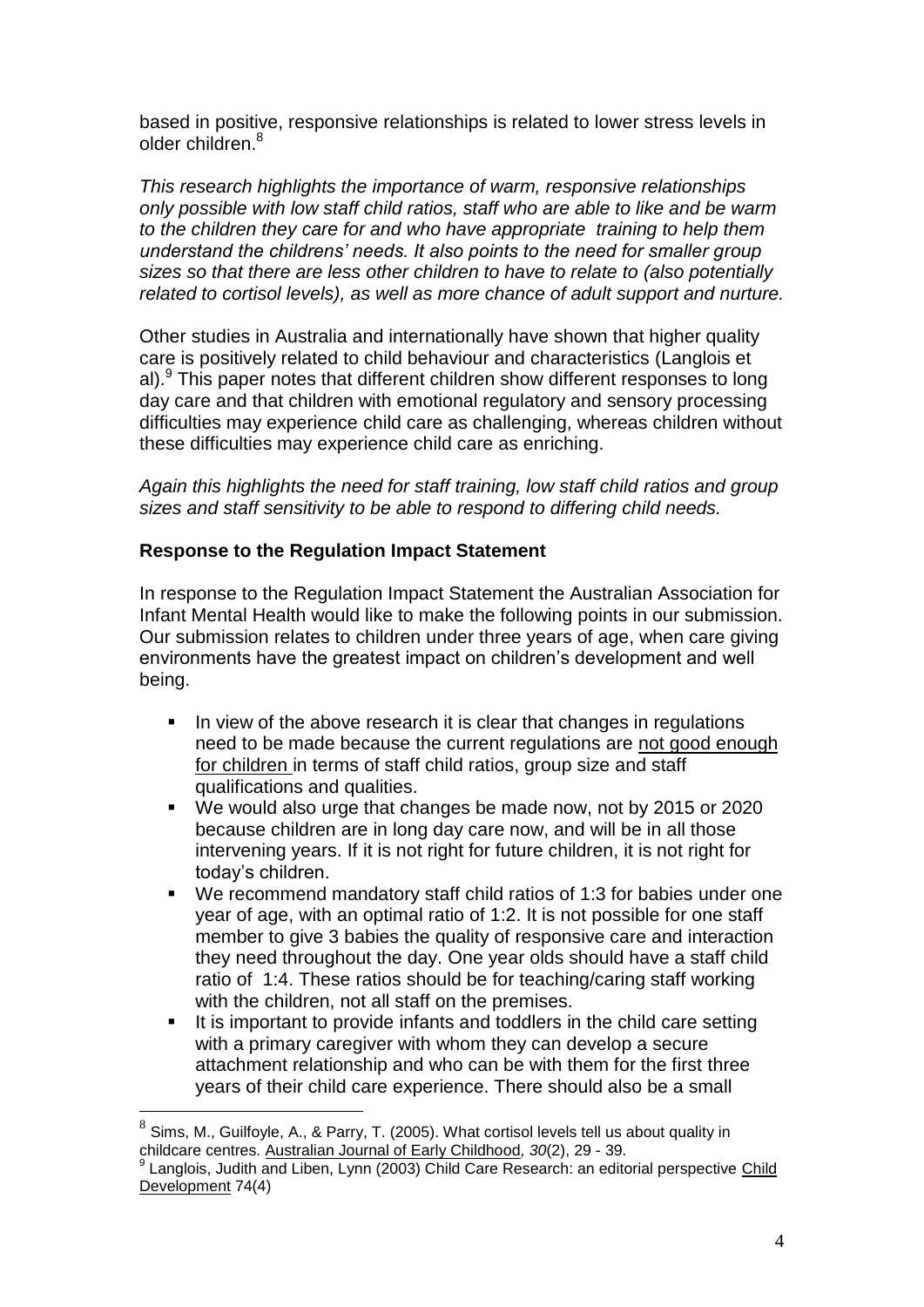number of other carers with whom the infant can feel supported and safe to assist with shift changes, holidays etc.

- We support the need for children in long day care to have university qualified staff managing their care. We do not believe that most current university teaching courses have the required content for adequate knowledge of young infants and toddlers and we recommend that courses be assessed for this. Curricula must include strong components of psycho social development and infant mental health. Staff trained in previous university early childhood education degrees which did not usually have any emphasis on infancy should be offered bridging courses in this area. For example, observation of child care professionals shows that intentional teaching of infants can become intrusive rather than responsive and hence not be in the interests of the developing child. There are only two Australian university courses that focus specifically on the needs of infants and these are both postgraduate courses. Undergraduate courses have smatterings of infant mental health curricula throughout, the amount and quality depending on which profession is doing the teaching, yet the psychosocial needs of infants are the foundation of successful learning.
- The ability to relate warmly to children and to reflect on one's own experience and state of mind are also pivotal to the effective education and care of young children. Reflective practice can be taught, warmth and empathy are essential personal qualities for this work. We recommend that staff who are going to work with infants and young children do practicums as part of their training where their capacity to develop warm relationships with children and to reflect on their own experience and practice is observed and is part of assessment.
- Family Day Care has not had adequate research to relate comments to research but we recommend that the number of infants under one year of age in Family Day Care be no more than two and that Family Day care workers have training in understanding young children's emotional and developmental needs.
- We also recommend that special consideration be given to services where there are Aboriginal and Torres Strait Island or CALD children and that staff be given special training in understanding the needs of these children and staff resources to make links with the appropriate communities<sup>10</sup>.

## **Regarding the Draft National Quality and Standard Rating Framework**

We recommend that the National Quality Standard which should be the basis

for all children includes:

## **Relationships and interactions within the service.**

- Strong and warm, respectful and equitable relationships between adults and children as standard practice.
- Children are supported to develop high levels of social competence.

 <sup>10</sup> Op Cit Australian Association for Infant Mental Health.